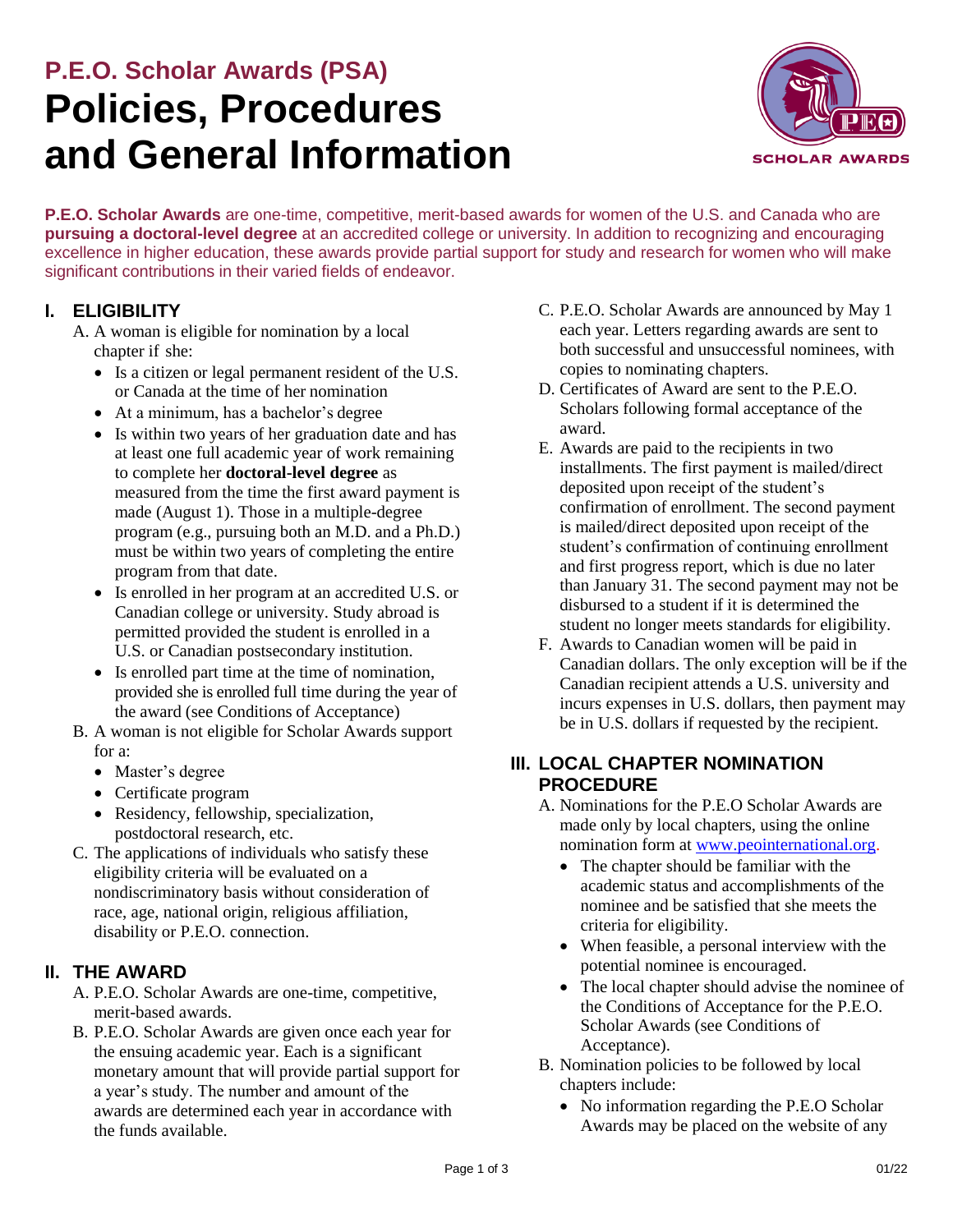college or university, but chapters should encourage colleges and universities to link to the P.E.O. International website.

- In identifying nominees, no formal preapplication process shall be used.
- No more than one chapter may nominate a single candidate.
- Local chapters may not request from their nominee(s) official transcripts or written recommendations. These documents are part of the confidential review process between the Scholar Awards board of trustees and the nominee.
- C. Chapter approval is granted by a majority vote at a regular or special meeting.
- D. Submission of Nomination and Chapter Letter
	- Nominations are accepted from August 20 through November 20.
	- The online nomination form and submission instructions are available on the P.E.O. International member website [\(www.peointernational.org](https://members.peointernational.org/peo-projects/scholar-awards/have-psa-candidate-get-started-now)[\).](http://www.peointernational.org/)
	- The local chapter completes the Online Nomination Form, which includes a letter (200- 300 words) detailing their knowledge of the nominee.
	- The nominating chapter will receive an email notification when the application materials are sent to the nominee.
- E. Chapter Responsibility
	- If a nominee of a local chapter is selected to receive a P.E.O. Scholar Award, the chapter is encouraged to keep in touch with her.
	- Chapters are encouraged to support the Scholar Awards project financially.

# **IV. NOMINEE'S APPLICATION PROCESS**

#### **A. Application Materials**

 Upon receipt of the Chapter Nomination Form, online instructions and a link to the application are sent to the nominee from the  $P E O$ . Executive Office.

#### **B. Completion of the Application**

• The nominee is responsible for completing the Application Packet and submitting it to the P.E.O. Scholar Awards office by the individually designated due date. Questions by the nominee with regard to the application process should be directed to the P.E.O. Scholar Awards office at (515) 255-3153 or [psa@peodsm.org.](mailto:psa@peodsm.org) The P.E.O. Scholar Awards office notifies the nominee upon review of her application.

#### **C. Due Date for the Completed Application**

• Each nominee is given 45 days to complete the application. The nominee's due date will appear on her application form.

#### **D. Application Files**

• Applications are evaluated and compared, with final decisions made by the Scholar Awards trustees.

#### **E. Basis for Evaluation**

- The nominee's proposal:
	- o Research-based nominees are asked to describe their research, including an overview of their project, their methodology, the source of their data, the significance of the project and other information of relevance, including findings, patents, etc.
	- o Professional program nominees (i.e., M.D., D.V.M., J.D., etc.) are to write an essay about the significance of their chosen field and any experiences, research projects, etc., related to the field that will help differentiate them from their peers.
- It is often better to apply further into the doctoral program when evidence of achievement is more complete, giving a more thorough picture of an applicant's professional work.
- Potential to make significant contributions in their varied fields of endeavor or for a positive impact on society
- Letters of recommendation from three university professors or other professional mentors who can address the quality and future impact of the candidate and her work
- Evidence of scholarly activities publications, presentations, patents, performances, etc.
- Academic awards and honors honor societies, scholarships, etc.
- Academic record grades
- Career objectives
- Unique academic, leadership and global experience

#### **F. Notification**

 All nominees will be notified of their award status by May 1.

## **V. CONDITIONS OF ACCEPTANCE**

To receive a P.E.O. Scholar Award, a prospective Scholar must agree to:

A. Devote full time to pursuing a doctoral-level degree during the year of the award and to maintain a high level of scholarship; students